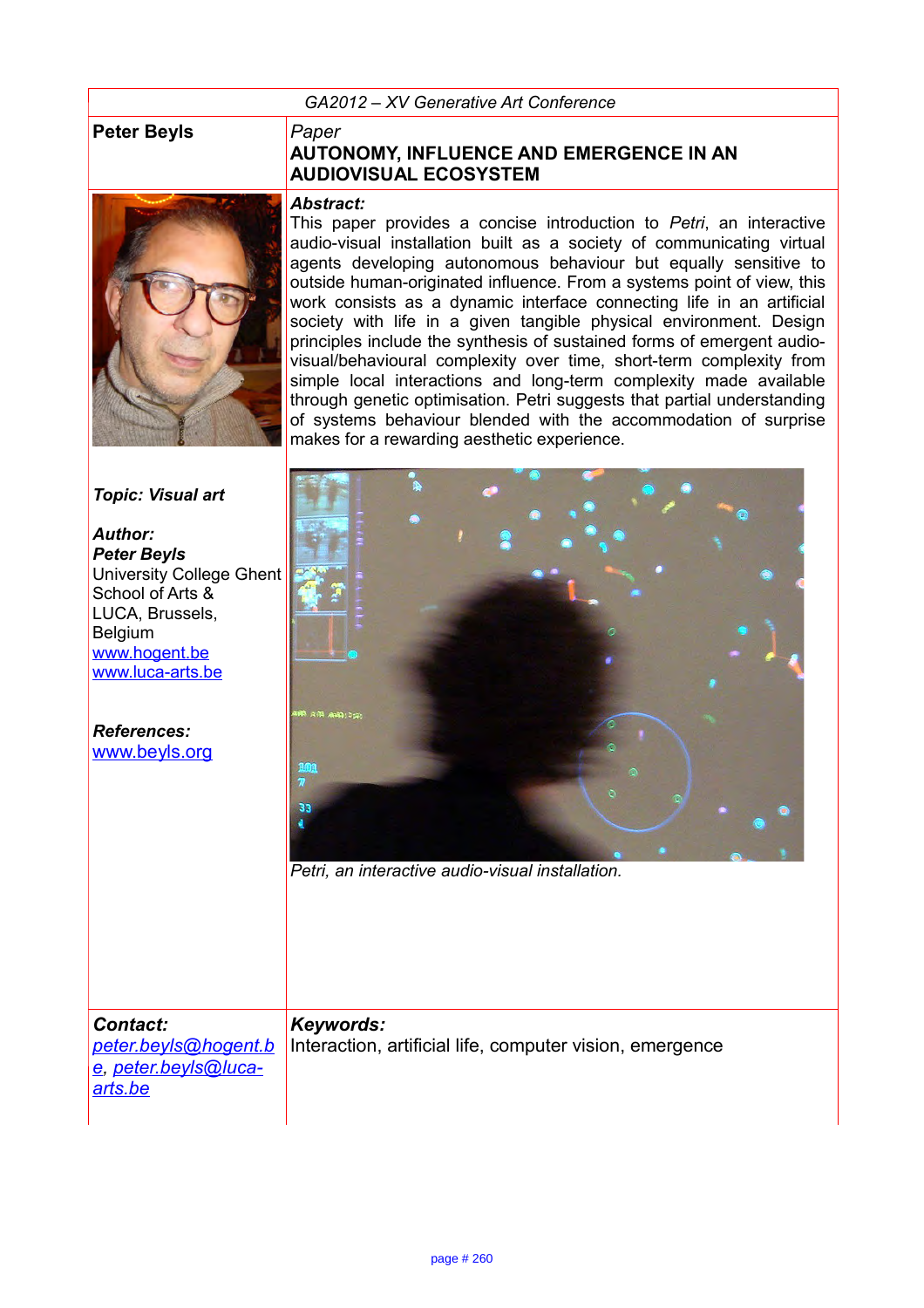# **Autonomy, Influence and Emergence in an Audio-visual Ecosystem**

**P. Beyls, PhD**

*LUCA School of Arts, Brussels, Belgium, & School of Arts, University College Ghent, Ghent, Belgium www.luca-arts.be, www.kask.be, www.beyls.org e-mail: peter.beyls@telenet.be*

## **Abstract**

This paper provides an informal introduction to Petri, an interactive audio-visual installation built as a society of communicating virtual agents developing autonomous behaviour but equally sensitive to outside human-originated influence. From a systems point of view, this work consists as a dynamic interface connecting life in an artificial society with life in a given tangible physical environment. Design principles include the synthesis of sustained forms of emergent audio-visual/behavioural complexity over time, short-term complexity from simple local interactions and longterm complexity made available through genetic optimisation. Petri suggests that partial understanding of systems behaviour blended with the accommodation of surprise makes for a rewarding aesthetic experience.

#### **1. Introduction**

An early morning walk in a forest is a rewarding experience to most of us; one participates in a completely autonomous audio-visual universe acting as a selfsustaining biotope. The quality of the experience is modulated by a delicate blend of recognition and surprise; one becomes an unobtrusive kind of "discreet participant" in an autonomously unfolding (natural) world. The theory of anticipation (Huron 2006) applies – the intensity of the individual experience is highly conditioned by a dynamic process, i.e. the continuous cognitive evaluation of the relationship between expectation and surprise. In fact, the forest metaphor promotes constructive principles for designing artificial ecosystems: (1) a continuous scale from microscopic to macroscopic emergent complexity seems basic to natural environments, and (2) natural ecosystems are responsive to perturbations and gracefully accommodate disturbance by external forces such as human beings, natural artefacts remain flexible in terms of behaviour and metabolism.

*Petri* characterises human-machine interaction as a process of mutual influence. The outside world as considered an "environment", a physical world where, typically, multiple people exercise spontaneous body language as well as engage in natural social interaction. *Petri* explores the aesthetics of interaction by way of direct implementation of a virtual world developing autonomous activity, however also open to external influence. *Petri* is conceived as a large-scale audio-visual installation; a projection made available as a dynamic interface to be appreciated by humans. As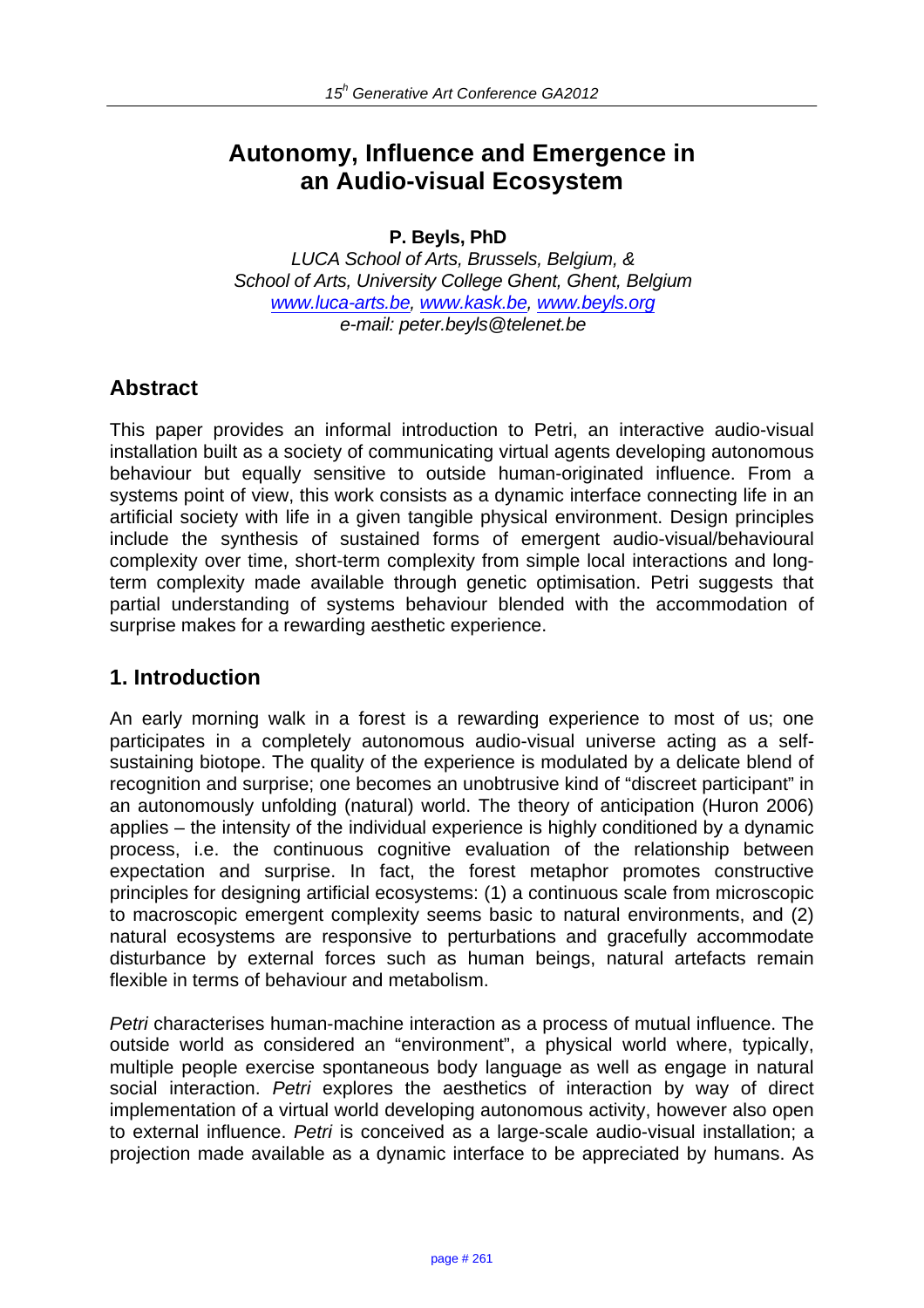depicted in figure 1, we think of two co-existing environments being interfaced; (1) a synthetic universe formalised in computer algorithms and (2) a physical (public) realworld space. Many parallel trails of activity in both worlds coalesce as macroscopic human-centred aesthetic experience. This approach contrasts with call-and-response systems where user actions trigger a selection from a fixed palette of responsive options.



*Fig.1. Global systems organisation.* 

Meaning is created explicitly by a clear sense of correlation between action and response. *Petri* views interaction as cognitive interactivity: the psychological, emotional and intellectual *participation* between a person/a crowd and a system. *Petri* implies implicit interaction in the sense that the system is (1) considered a micro-world of interacting components in itself and (2) a global system behaving in relation to human influence. By definition, such systems abandon the notions of authority and control in favour of a distributed systems architecture supporting life in shared biotope.

Also, the work reported here explores the concept of a reciprocal system where user behaviour exerts influence over an otherwise completely autonomous system. The net result is complex emergent behaviour in the agency merging seamlessly with spontaneous human bodily behaviour. This study suggests that rewarding humanmachine interaction is sustained by a delicate interplay of prediction and surprise while appreciating complex emergent systems behaviour. Petri is a typical example of emergence because simple, local interactions between system components (called "particles") give rise to complex emergent global systems behaviour.

Another design principle is the quest for "diversity". In a television interview on Dutch TV, while referring to the massive variations in size and shape of shells of land snails Harvard palaeontologist Stephen Jay Gould defined beauty as an enjoyment of evolution-based variations and change; "For this is beauty for evolutionary biologists because we love diversity". The notion of emergence teaming up with a simple genetic algorithm provides for the maximization of diversity in Petri. As noted by Dorin (2005), diversity in biological organisms is one trait that recommends the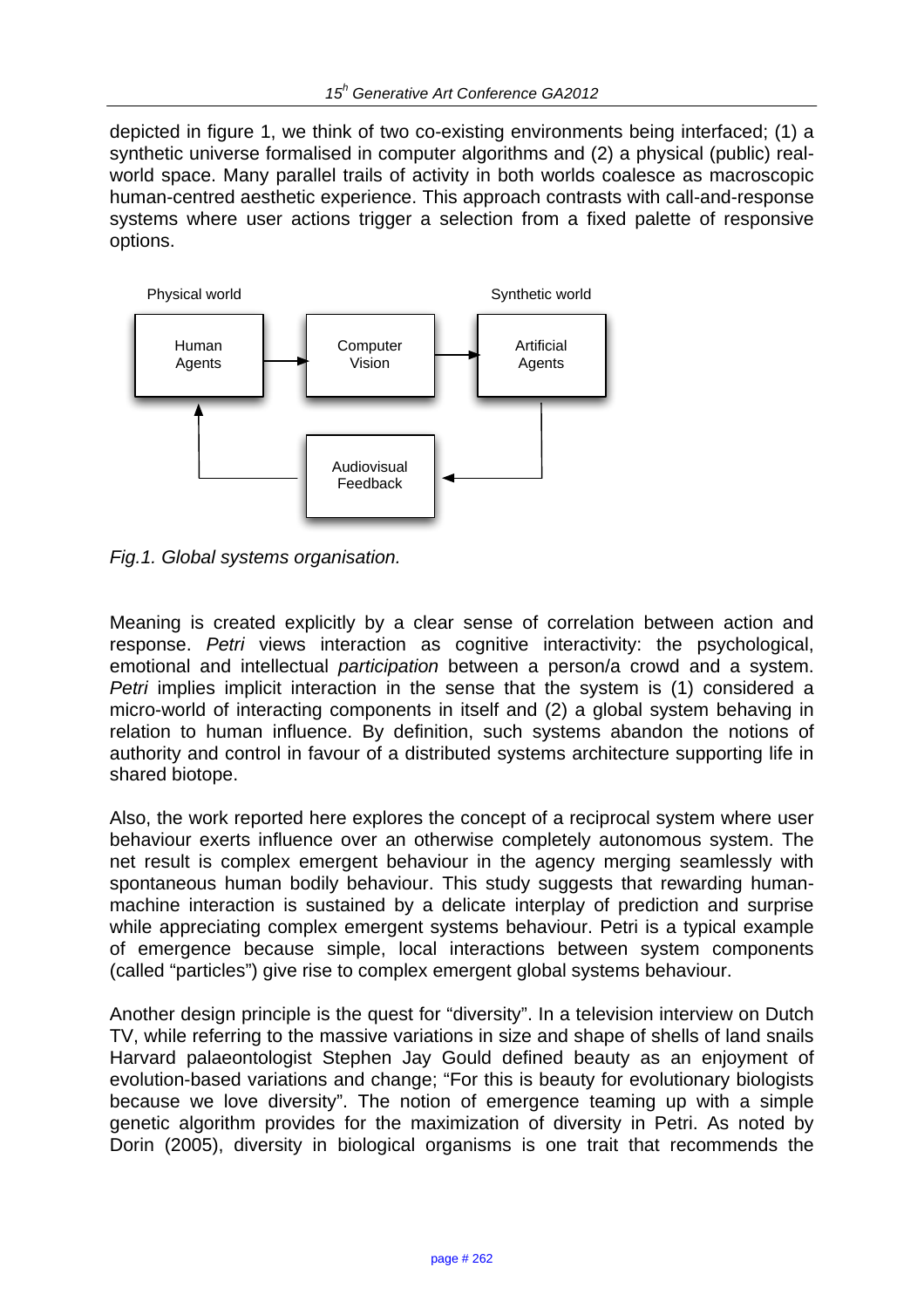ecosystem artistic composition; ecosystems guarantee the autonomous production of novelty. Evolutionary pressure instructs organisms to develop novel structures and behaviours to improve reproductive ability.

Rewarding human-machine interaction is viewed as an interface between two universes, both holding agents engaged in social interaction. Humans interact according to salient social rules, while particles interact in a synthetic universe managed by invented rules. Both universes exhibit self-organising complexity and their confrontation reveals a particularly rich platform in support of spontaneous aesthetic human-machine interaction.

## **2. Related work**

Some early work in agent-based interactive environments involved animated avatars claiming the suspension of disbelief as a key ingredient of rewarding human-machine interaction; the *ALIVE* project is highly exemplary (Maes 1997). Other work necessitates an immersive relationship with the human participant fully engaging the senses; the *Emergence Engine* (Mendelowitz 2000) supports interaction through voice, hearing and touch. Obviously, the suspension of disbelief requires the implementation of reasonably realistic real-world physics. In addition, the works present themselves as a visualisation of a kind of artificial landscape inhabited by virtual creatures. The project introduced in this paper avoids real-world connotations in favour of total synthetic authenticity.

Various interactive music systems are take inspiration of Reynolds' flocking model (1987), including *Swarm* (Blackwell 2004). A mapping function specifies a link between the spatial position of agents and features of the environment – it thus implements the general statement of stigmergy. For instance, an external sound may function as a temporary attractor while the flocking rules still force self-organised behaviour.

Two excellent examples of audiovisual ecosystems are *Eden* (McCormack 2001) and *Diseases Squared* (Dorin 2005). Eden is a reactive cellular virtual world, driven by a genetic algorithm using an implicit fitness function – systems behaviour acknowledged by participants moving in space receive higher fitness ranking. *Eden* evolves according to audiovisual cues from an audience and its implementation takes heavy inspiration of John Holland's *Echo* system.

Diseases Squared is conceived as a virtual machine for artistic pattern creation supporting multi-scaled temporal complexity, autonomous production of novelty, susceptibility to constraints and maintenance of coherence and unity. Bio-diversity is seen as way to enhance novelty without however destroying coherence. This implies that the system must function within a range of possibilities, holding a balance between sufficient novelty and sufficient coherence. The extremes of novelty and coherence are related to respectively high mutation rates and convergence in the context of evolutionary algorithms. In addition, in the context of artistic creation, the extremes are viewed as randomness and uniformity. Dorin makes a connection by suggesting that the implicit fitness function, which aims to maximise reproductive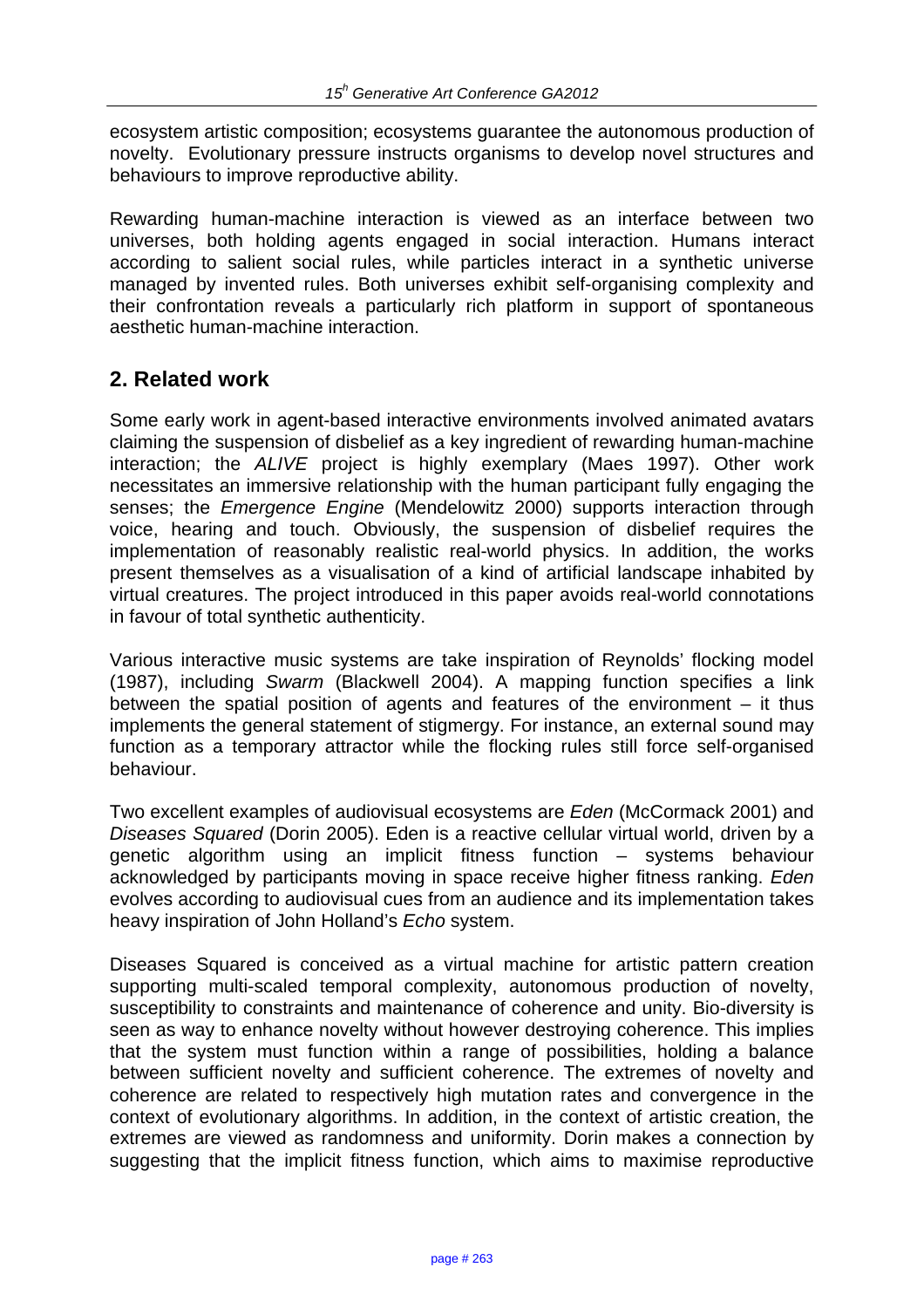success in a biological ecosystem, may work as a method to navigate between novelty and coherence.

This project takes additional inspiration from distributed thinking in the fields of cognitive science (Minsky 1985), the flocking model devised by Reynolds (1987) and the discipline of artificial chemistry. In addition, *Petri* takes its name from the shallow *Petri* cell culture dish commonly used in the field of microbiology and builds on previous research viewing human-machine interaction as interfering with colliding molecules (Beyls 2005).

#### **3. System description**

Petri's universe consists of a collection of animated particles moving about in a virtual world while also interfaced to the real world by way of computer vision. The implementation is fully object-oriented, let us first address the nature of the Particle Class.

A particle moves in 2D space (with bouncing walls) and is sensitive to neighbouring particles as well as human interactors. In addition, particles consume energy and occasionally enter a sleep cycle for some time and wake up with full energy later on. Velocity and angle of movement are important additional instance variables. The gender variable plays a significant role in the reproduction process and holds four different values; a lookup table specifies specific options for particles to breed.

All particles hold a data structure to control a FM software synthesiser defined and instantiated in SuperCollider (Wilson et al. 2011).

Particle display is conditioned by the current values of various instance variables such as status (awake or asleep), sensitivity and the number of neighbours.

Sensitivity to human activity is an adaptive feature; when within the zone of influence of an external interactor (or possibly a group of people) sensitivity is scaled up else it is scaled down. At specific moments in time, visualisation is further conditioned – for instance, when a nascent particle is about to be bred in Petri's world.

When outside the zone of influence, a particle engages in a process of competition with one of its neighbours if that potential neighbour itself is outside the zone of influence and it has at least one neighbour. A particle will delete all its neighbours that are of a different gender and are currently in sleep state.

A particle continuously interacts when awake (status  $= 1$ ); when the distance to any other particle is within range of the sensitivity parameter, it increments its angle of movement and slightly lowers it velocity.

 A given particle will influence the behaviour of any neighbouring particle when (1) it is currently awake, and (2) the distance to a potential neighbour is lower than its neighbour-sensitivity instance variable. A particles slows down when interaction and when its velocity is lower than a given threshold, it enters a sleep state (status  $= 0$ ) for a given number of process cycles. When waking up later on, maximum velocity is restored and signalled by a local blink in the graphics display.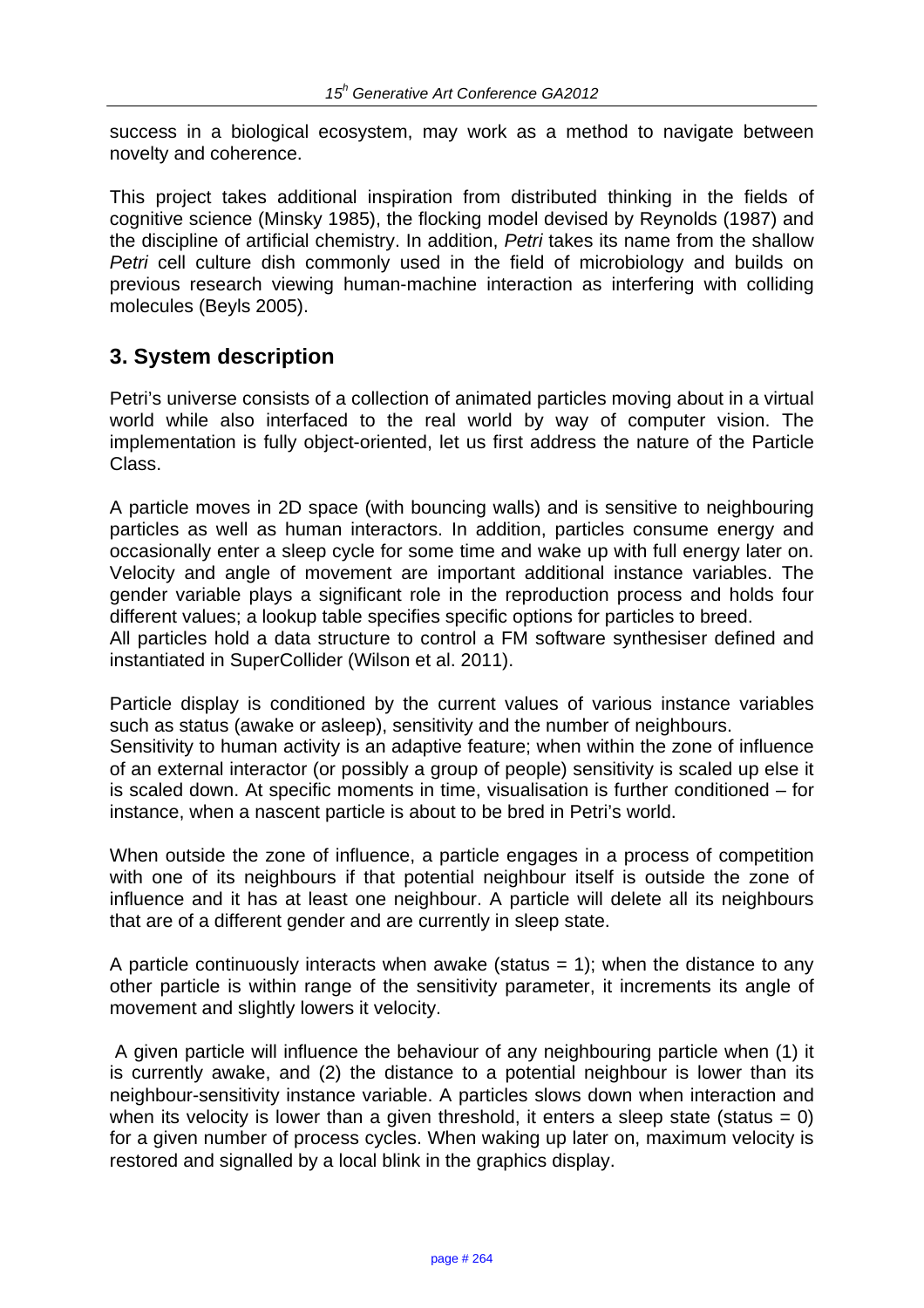The World-class object in Petri holds a variable collection of particles (between 50 and 250) and many critical system variables. The world cycles through a number of top-level procedures handling (1) inter-agent interactions, (2) computer vision, (3) accommodation of user interaction, (4) the particle breeding and elimination process and (5) sound handling via OSC to Supercollider.

Computer Vision (CV) procedures intend to connect the internal, virtual world of Petri with the dynamics of a specific 'external' world, typically a public space setting. As a sensing technology, CV offers the advantages of being non-obtrusive; it provides detailed spatial information and may be implement with great efficiency. CV is a fivestage algorithm in this project. First, a frame is captured (50 times per second) and a low-resolution (180 by 120 pixels) version is computed. Second, the difference between the contents of the last frame and the previous frame is calculated in terms of the absolute value of the changes in brightness of every pixel. Next, an image buffer is updated according to the data made available at stage two; it acquires changes in a dynamic memory structure. For every image/memory location, the data is boosted when significant changes occur while it is slightly scaled down otherwise. The net effect is that of a very much responsive yet slowly fading "image memory". Fourth, the "direction of change" in the image is computed from the comparison of the locations of the brightest pixels in the current frame and the previous frame. Fifth, at any point in time, the locations of the maximally changing pixels are considered "centroids of change", they are captured in a dynamic list and visualised as a kind of trail signalling changes in the external, physical environment.

The next software module acknowledges the information made available by CV; it will condition the particle behaviour in specific ways. Particles are attracted by changes in the physical world and tend to move towards the location where these changes actually take place. In addition, a centroidLevel variable is scaled up or down in proportion to the total amount of change between consecutive CV frames; in absence of changes the level gradually moves towards zero.

Changes in the physical environment exercise global (the virtual world as a whole) and local (at specific locations) impact; for instance, particles may reposition themselves if the centroidLevel is peaking at its maximum (i.e. a normalized value of 100%). Also, the higher the centroidLevel, the stronger the particle attraction of moving toward a target defined by the centroidPosition; the current XY-location of maximum change in the CV image buffer. Typically, the CV module senses a dynamic environment, external activity leaves a variable trail in terms of target dynamics and target location – therefore, local particle behaviour is influenced in especially subtle ways in addition to the fact that the history of changes introduces complex non-linear global systems behaviour.

The next software module handles the reproduction process. New particles are instantiated in proportion to the number of particles within the zone of human influence. A new particle will be born out of the genetic make-up of two randomly selected particles within the zone of influence. The newly bred particle appears physically close to one of its parent particles, its gender is decided from the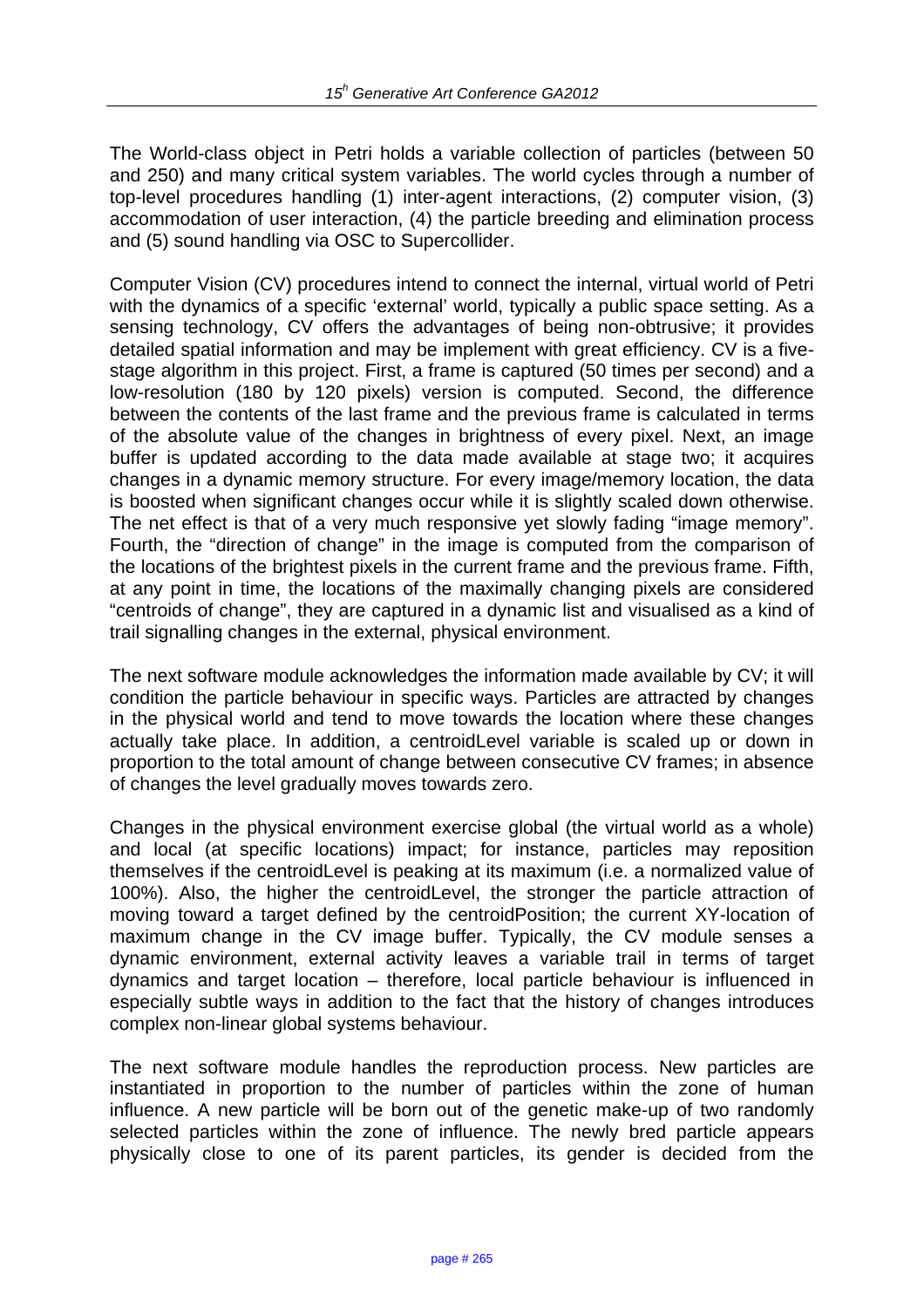consultation of the current reproductionTable. The contents of this table is subject to continuous evaluation: it contents is filled with random numbers when either the total number of particles drops too low or there is too much convergence towards a world holding particles of a uniform gender. This higher-level adaptive mechanism guarantees global survival of the world yet offering persistent genetic diversity – in this basic sense, the world is viewed as self-contained autonomous system merging two qualities; the sustained synthesis of novelty and elastic responsiveness to external influence.







*Fig. 2. Current image. Fig. 3. Inter-frame changes.* 



*Fig. 4. Image memory. Fig5. Angle of current change.* 

Notice the implicit nature of our fitness function; any particle within the zone is considered a potential parent though the first two that manage to get within that zone earliest on (in a given process cycle) are effectively designated as parent objects. The reproduction process addresses the reproduction Table  $-$  a data structure holding all legitimate breeding options within a four-gender format. Offspring objects merge their parents' parametric data by way a crossover operator and mutation is added in order to avoid convergence.

A particle holds five items of parametric data considered control variables of a frequency modulation software synthesizer running on the Supercollider sound server engine; (1) carrier frequency, (2) carrier partial, (3) modulation partial, (4) modulation index and (5) amplitude. As time goes by, the evolutionary process echoes in the sound produced by the installation as a whole. In addition, some parameters may receive further articulation in the sound scheduler process, as described next.

Particles consult their neighbours in order to produce sound. Control parameters are computed from the consideration of a specific particle and its given neighbouring particles; sound is generated when (1) the total number of neighbours exceeds the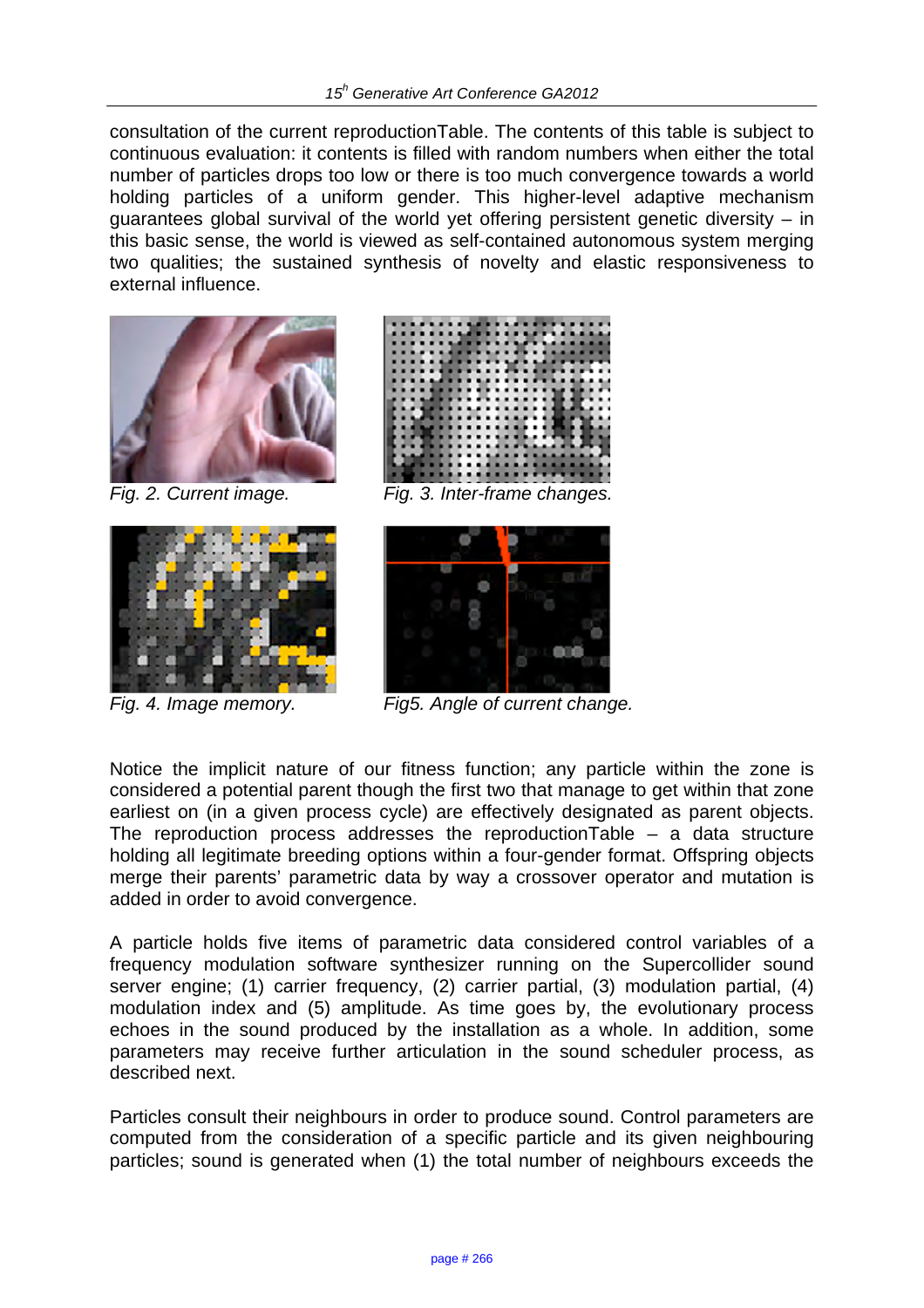minimum number of neighbouring particles threshold, (2) the neighbour has actually moved in space over the last process cycle, (3) it has not output any sound in the last 10 seconds. A mapping algorithm imposes additional articulation on the sound controlling parameters (as identified by the breeding process) the xy-position to respectively carrier-frequency and modulation-frequency – the other three sound parameters remain untouched. In other words, a genetic algorithm conditions the timbre qualities of sound (within a given epoch) while particle position exerts impact only on frequency parameters.

Many parallel dynamic visualisation processes contribute to a life-like inclusive display. Particles are visualised according to their gender, sensitivity, current state and location. The trajectory of the centroids of the circular zones of human influence is traced in 2D space. Neighbouring particles are visualised as variable clusters using line segments. Occasional super-structures emerge; when a particle has at least three neighbours, a curve object is visualised inclosing all neighbours in question. One may think of the visualisation process as another instance of emergence; a critical mass of systems modules contribute visualised data and, while taken as a

whole, all contributions coalesce to offer the perception of a complex life-like synthetic universe. Figure 2 shows the image currently captured by the camera. Figure 3 displays the

amplitude of the local differences between any two consecutive camera frames. It shows the absolute values of the changes as mapped to a grey scale image. Figure 4 reflects the accumulation of successive changes accommodated in a dynamic memory structure. Figure 5 displays the way the centroids of external activity change in the physical world; the locations of the trail are mode visible proportional to their strength and the angle (the direction of change) if equally depicted by a red vector. As mentioned above, visualisation in Petri reflects (1) the internal values of instance variables inside individual particles and (2) follows from the local interactions

The current status of particles' instance variables is reflected in their visualisation. For instance, when particle status equals 1 (i.e. awake), visualisation is simply a coloured dot. When within the zone of human influence and given maximum sensitivity a complementary white circle is displayed. The green circle marks the centre of the history trail of human activity.

between spatially neighbouring particles.

The interaction between individual particles is also status (awake or asleep) dependent. For any particle, when awake and the distance to any other particles is smaller than its neighbouringSensitivity parameter, its velocity will slow down and, when below a given threshold, its status will switch to 0 (asleep) and this momentary event will signalled by a flashing circle. When the particles happens to be asleep and the sleep-time is over, its status will switch to 1 (awake) and this event similarly triggers a visual spark.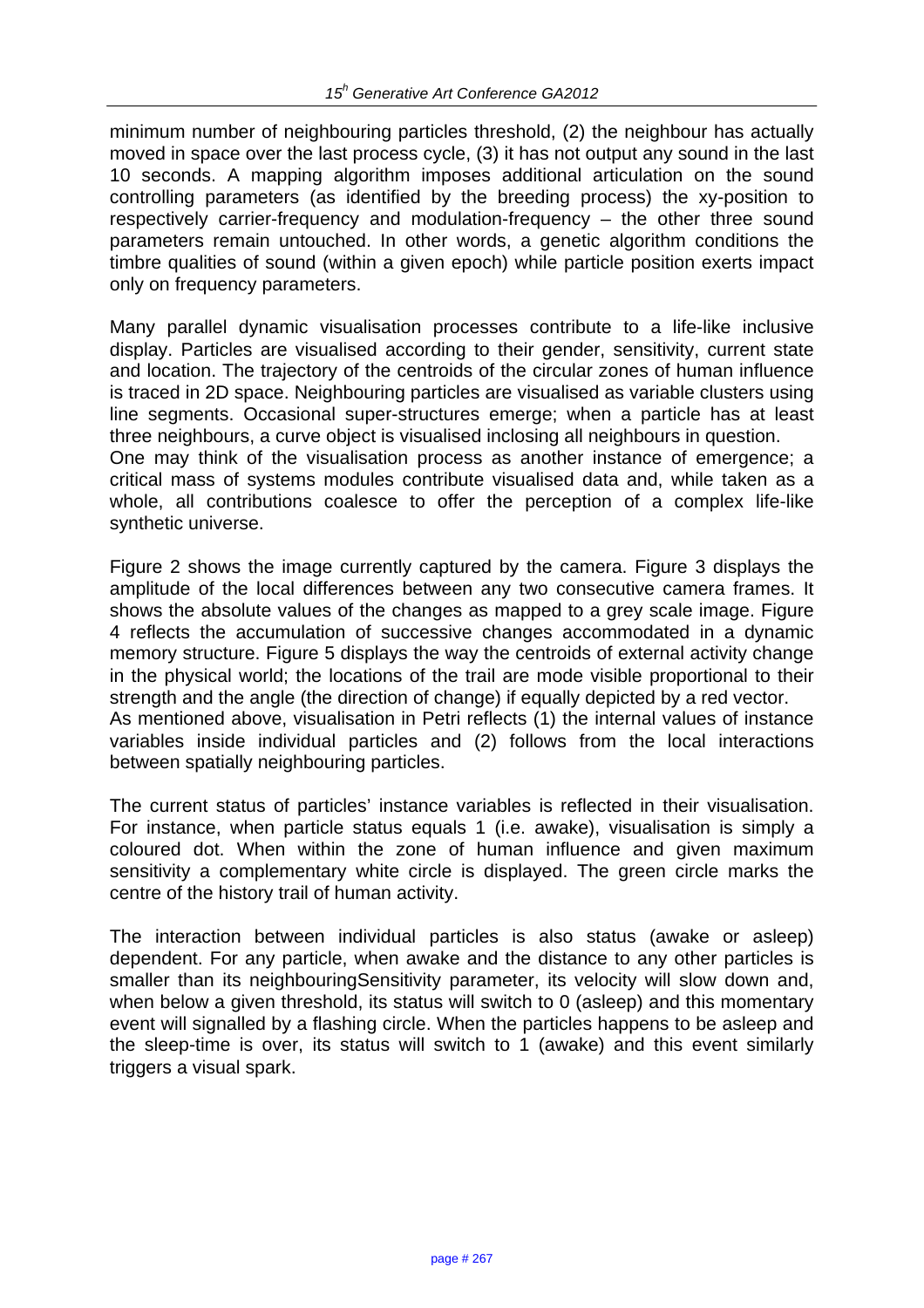

*Fig. 6. Prototypical clustering of interacting particles within the zone of influence (the blue circle) (colour inverted).* 



*Fig. 7. Visualisation emerges from the consideration of particle status and current neighbourhood (colour inverted).* 

Further particle visualisation echoes its number of neighbours. When a particle features three particle neighbours, a red blob will enclose them, given more than 3 neighbours, a yellow curve will connect them. In case of just one neighbour, a line segment is drawn between the particle and its neighbour. As shown in figures 6 and 7, complex dynamic visualisations emerge as a consequence of the fluctuations in status, position and sensitivity of the current particle population in the world.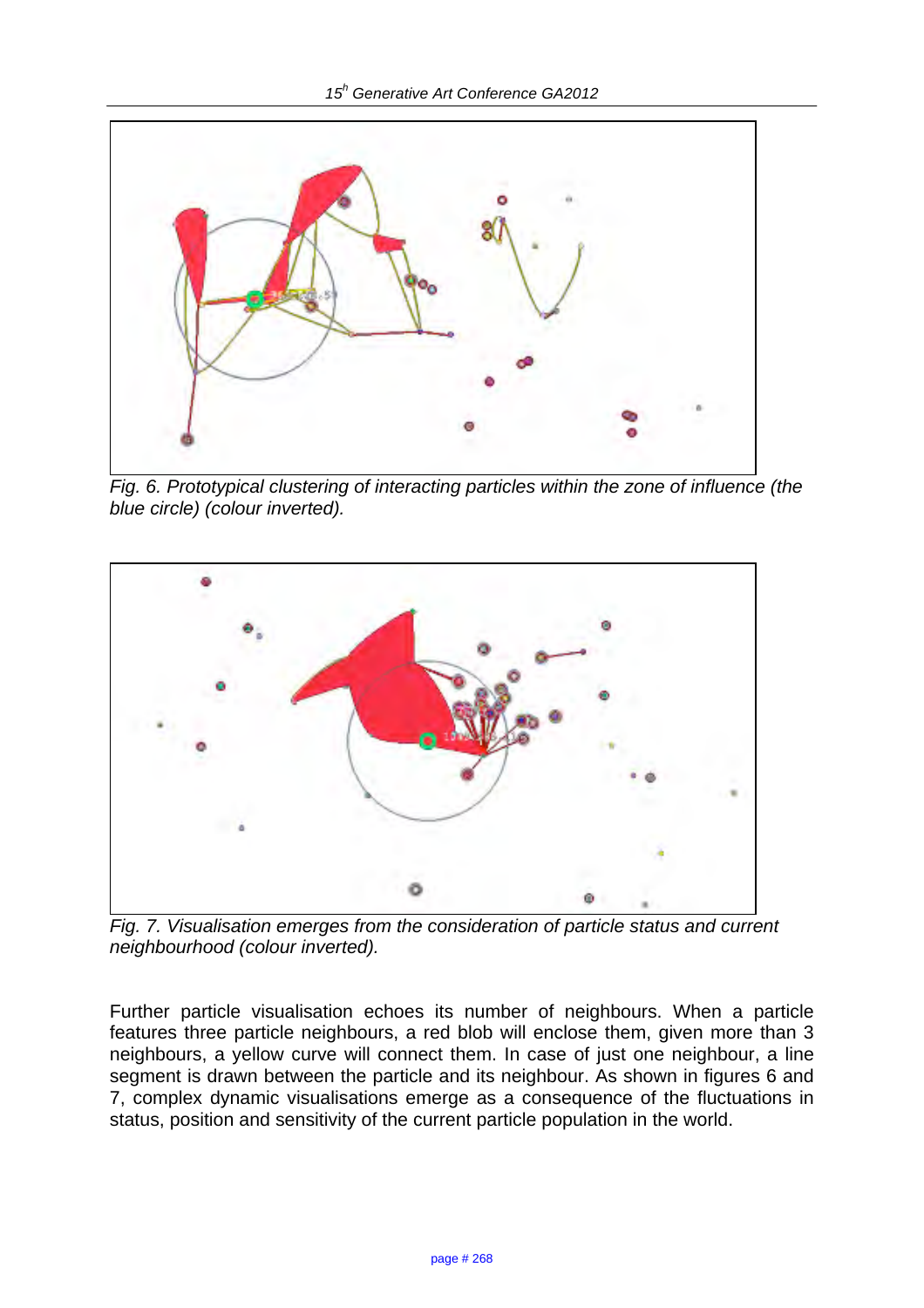#### **4. Discussion and conclusion**

Petri can be seen as a crossing point between nature and culture in the sense that a synthetic universe is interfaced with the physicality of the natural world.

This project was first shown in Spring 2010 at the Update II international exhibition of New Media Art in Ghent, Belgium and was nominated for the Liedts-Meesen New Media Award. People express fascination by the continuous generation of audiovisual novelty while – at the same time – the system keeps a structural integrity. Remarkably, many "visitors" of the installation feel urged to capture the attention of the system by engaging in exaggerated bodily behaviour such as vigorously waving their hands. Their idea of "participation" lends towards exercising control over a selforganising process in continuous flux. Incidentally, many people expect dealing with a responsive (rather than an interactive) system much like interacting with a computer game in which clear mappings exist between user gestures and machine responses – a computer game is said to be transparent to the user. Petri does not aim for transparency but rather suggests the interaction paradigm of mutual influence.

Few systematic studies exist aiming to connect social processes in contemporary society with scripted processes in artificial societies. Human social processes are rooted in cultural histories, unconscious and mainly hidden from deliberate observation. However, spontaneous human social group behaviour might externalise dynamic patterns reflecting deeply hidden cultural logic. The work reported here is a first step in challenging that logic with invented/artificial logic though more systematic experiments are obviously compulsory.

A short note on implementation: Petri exists as two concurrent software modules. Visualisation, computer vision and interaction are implemented in Processing (Fry & Reas 2007). Real-time sound synthesis is handled by James McCarthy's outstanding Supercollider programming platform (Wilson et al. 2011). Data transfer between Processing and the sound server running in Supercollider is handled by OSC (Open Sound Control).

In conclusion; Petri exists as the suggestion of a temporal interface between a virtual, autonomous world populated by simple creatures and a specific physical world inhabited by humans. It exists as a playground and expresses faith in the idea that rewarding human-machine interaction may emerge from the articulation of human originated influence over an otherwise autonomous process. This approach is in eminent conflict with most commonly observed interaction protocols that imagine accurate control over a given process. In contrast, the project documented in this paper views spontaneous bodily behaviour of a human participant as complementary to the internal behaviour of an artificial world.

This parallel, synthetic universe is thought of as a distributed system consisting of a population of basic entities called particles. Particles interact locally using very simple rules. However, when considering the population as undivided, simple local interactions give rise to interesting, complex global behaviour that could not be